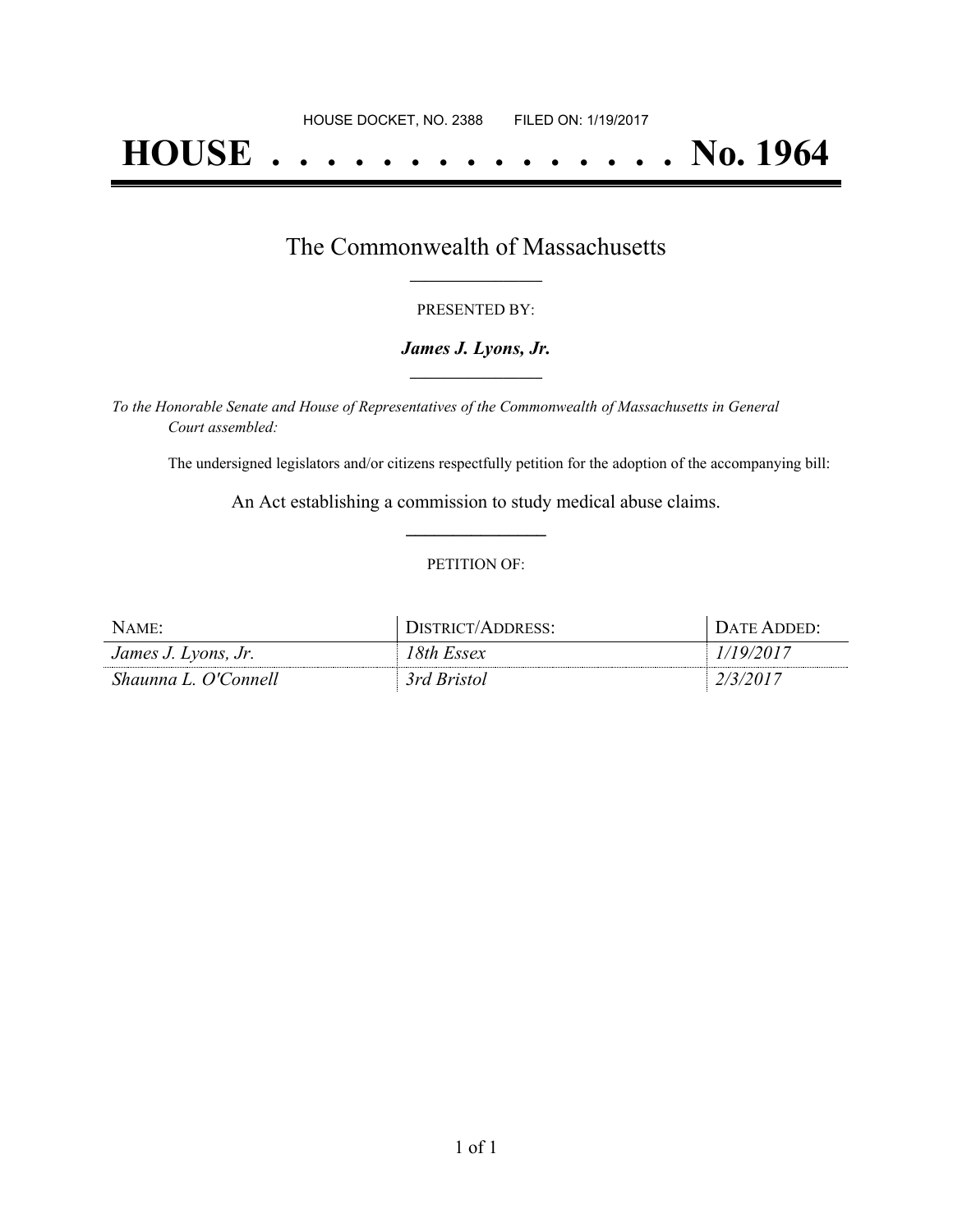#### HOUSE DOCKET, NO. 2388 FILED ON: 1/19/2017

## **HOUSE . . . . . . . . . . . . . . . No. 1964**

By Mr. Lyons of Andover, a petition (accompanied by bill, House, No. 1964) of James J. Lyons, Jr., and Shaunna L. O'Connell for an investigation by an independent commission (including members of the General Court) on a certain case before the Department of Children and Families regarding Justina Pelletier. Children, Families and Persons with Disabilities.

#### [SIMILAR MATTER FILED IN PREVIOUS SESSION SEE HOUSE, NO. *106* OF 2015-2016.]

## The Commonwealth of Massachusetts

**In the One Hundred and Ninetieth General Court (2017-2018) \_\_\_\_\_\_\_\_\_\_\_\_\_\_\_**

**\_\_\_\_\_\_\_\_\_\_\_\_\_\_\_**

An Act establishing a commission to study medical abuse claims.

Be it enacted by the Senate and House of Representatives in General Court assembled, and by the authority *of the same, as follows:*

1 SECTION 1. Chapter 119 of the General Laws is hereby amended by inserting the

2 following new section:-

 Section XXXX. (a) Notwithstanding any general or special law to the contrary, there shall be an independent commission to study and report on the recent case before the Department of Children and Families regarding Justina Pelletier. The commission shall consist of: the inspector general, or a designee; the attorney general, or a designee; the state auditor, or a designee; 2 members of the house of representatives, 1 of whom shall be appointed by the minority leader, and shall act as chair; and 2 members of the senate, 1 of whom shall be appointed by the minority leader. The commission shall research and assess the cost of the case,